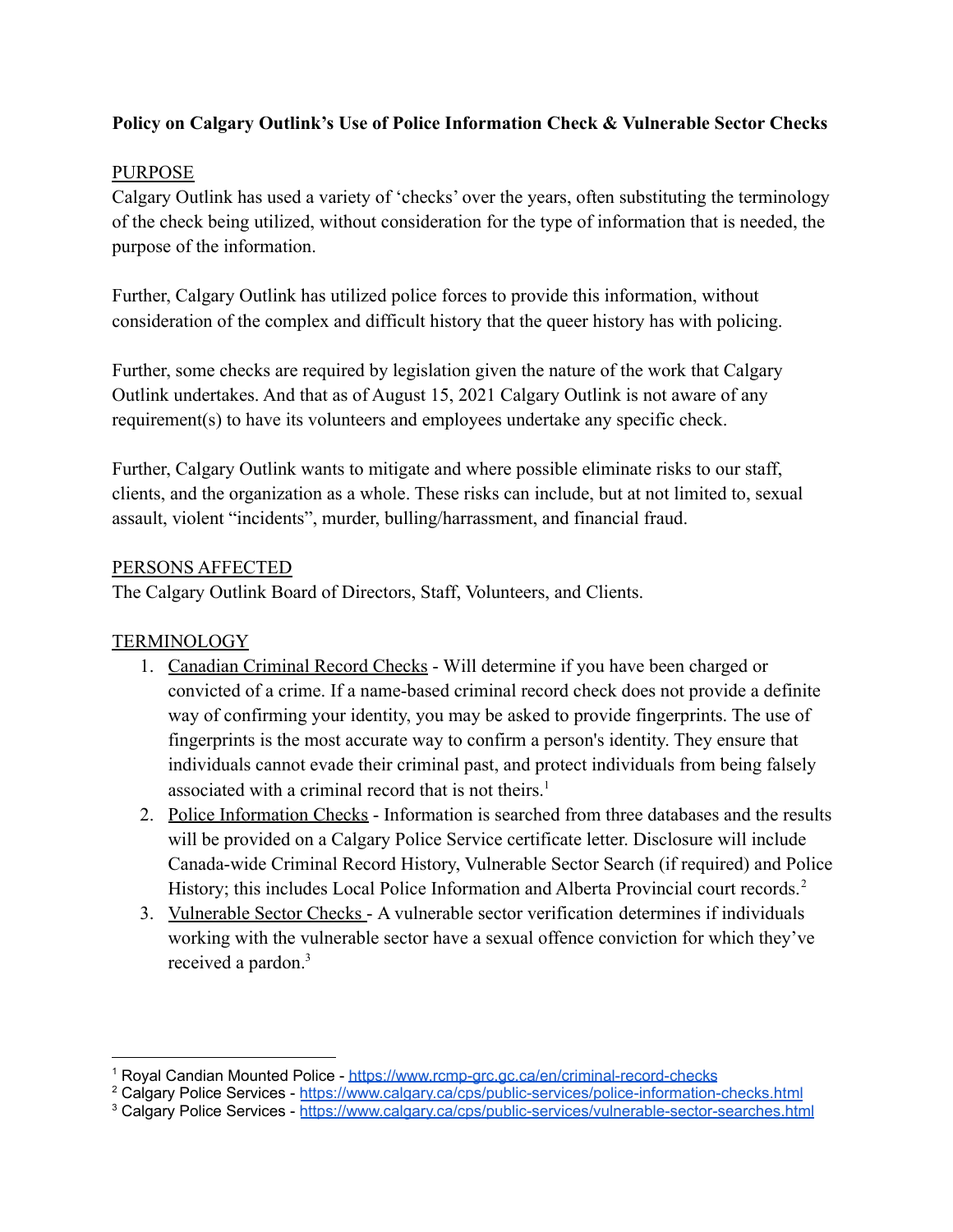4. Intervention Record Checks - Intervention Record Checks to professionals who want to work with children or youth, or adults applying to become a foster caregiver, kinship caregiver, or adoptive parent to a child or youth.<sup>4</sup>

# CALGARY OUTLINK'S WORK

- 1. Volunteer Activities
	- a. Peer Support Groups Outlink runs a variety of social and support groups for community members.
	- b. 1-on-1 Peer Support Volunteers provide direct peer support over the phone, online, and in person.
	- c. Education,Outreach, & Events Volunteers may support community outreach and awareness activities through things like tabling at events. They may also lead workshops or activities or support in the planning and running of events.
- 2. Staff Activities
	- a. Peer Support (either drop-in or by appointment) This involves email, phone, video call, text social media messaging and in-person support when available.
	- b. Informal Resource Navigation and Referral Staff support service users in finding information and services.
	- c. Administerial and Logistic Related Activities Staff manage all day to day operational activities at Calgary Outlink.
	- d. Education Outlink provides education and workshop to community members, other organizations, and businesses on a number of topics related to gender and sexual diversity.
	- e. Outreach & Events Staff may go out to community events or engage in direct outreach activities to spread awareness or garner support for the organization and its activities. Staff may also participate in or organize events and activities that help further the organization's mission.
- 3. Executive & Board Activities
	- a. Board Meetings The Board meets to provide oversight into the governance of the organization, including, but are not limited to, reviewing financial statements and responding to requests/events.
	- b. Committee Meetings The Board also directs some of its work to topic-specific committees.
- 4. Fundraising Activities
	- a. Casino Volunteering Calgary Outlink engages in a partnership with Casinos to generate funds for the operation of the organization. This requires the organization to provide volunteers (people power) to the casino and in exchange receives money.

<sup>4</sup> Inform Alberta - <https://informalberta.ca/public/service/serviceProfileStyled.do?serviceQueryId=1050354>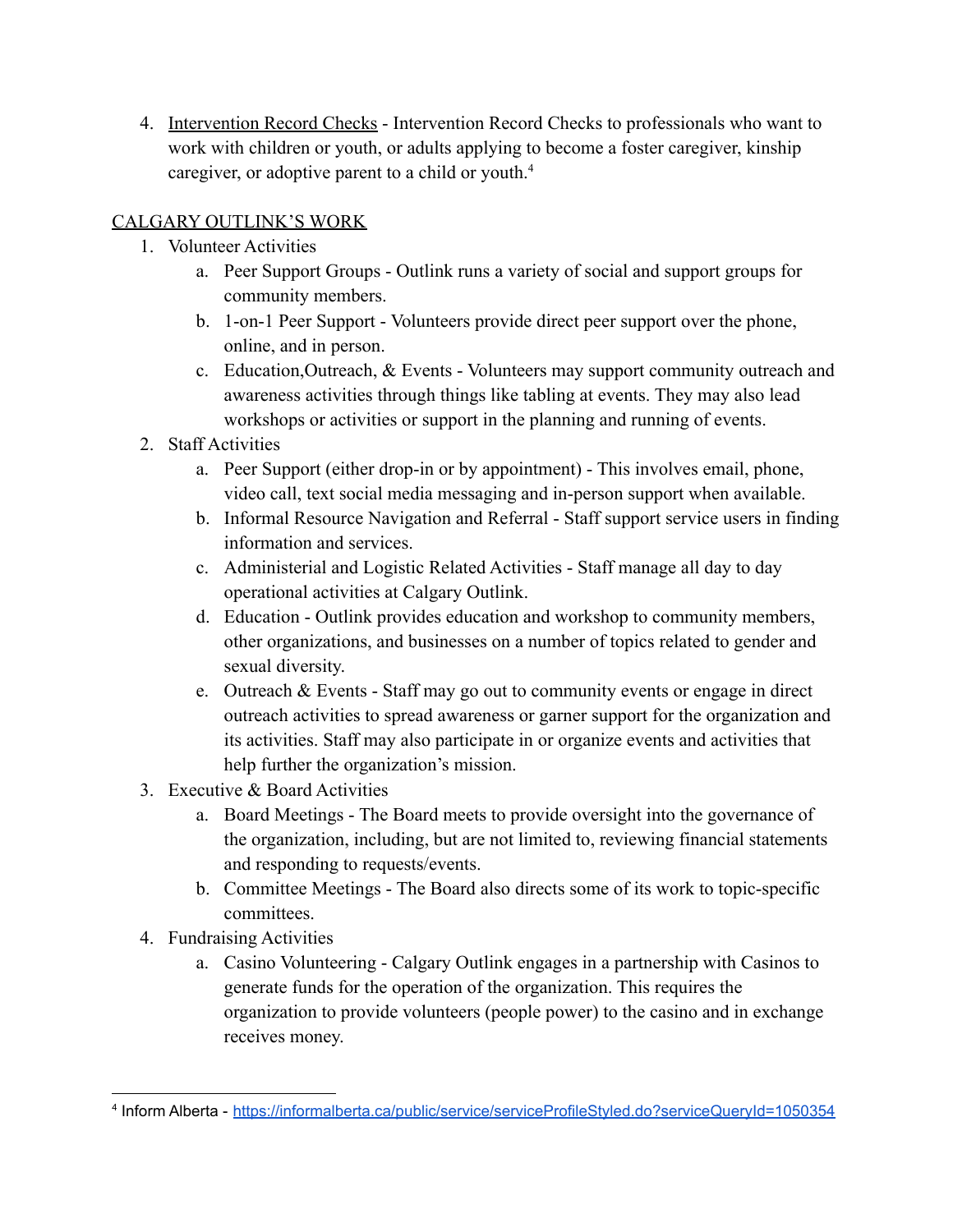b. Other fundraising activities - Calgary Outlink may participate in any number of fundraising activities that may involve direct participation from volunteers, staff, and board. This could include running events, preparing letters, making calls, and taking payments and personal information.

## POLICY STATEMENT

### Confidentiality of Information

- Nothing unto itself will disqualify a person from participation in Calgary Outlink. The key element is the context related to any "incident."
- Should an "incident" be reported, the individual will be invited to engage in a discussion with a member of the Board and a staff person. The purpose of this discussion shall be for the purpose of providing further context and engaging in a discussion regarding how the incident might relate to the business of Calgary Outlink.
- This conversation shall be confidential, and the content of it, including the outcome of the conversation, shall only be accessible by i) the senior staff person, ii) the Board member that engaged in the conversation, iii) the staff person that engaged in the conversation (if different from the senior staff person), and iv) the applicant.

Warning regarding Engaging with Calgary Police Service (CPS)

- In some cases, Calgary Outlink may request that an individual obtain a Police Information Check and/or a Vulnerable Sector Check and that engagement with CPS would be necessary. These checks will only be requested as a last resort and/or if required by an external funder or legislative requirement.
- In undertaking these checks, Calgary Outlink recognizes that the process may be harmful to the individuals that engage with CPS. Further, Calgary Outlink recognizes that information provided to CPS may become known to Calgary Outlink. Calgary Outlink will attempt to mitigate all negative aspects of these checks. The mitigation attempts can include, but are not limited to:
	- Accompanying individuals through the process,
	- Correcting CPS when misgendering occurs,
	- Correcting CPS when deadnaming occurs,
	- $\circ$  Covering all costs associated with the check(s), and
	- Maintaining the confidentiality of information (e.g. previous names of individuals) that Calgary Outlink becomes aware of.

### **PROCEDURES**

Calgary Outlink's Alternatives to Police Checks

• Any Calgary Outlink policy/procedure/document/etc. that refers to either a "Canadian" Criminal Record Checks," or "Intervention Record Checks" shall henceforth be interpreted to mean "Police Information Checks" and/or "Vulnerable Sector Checks."